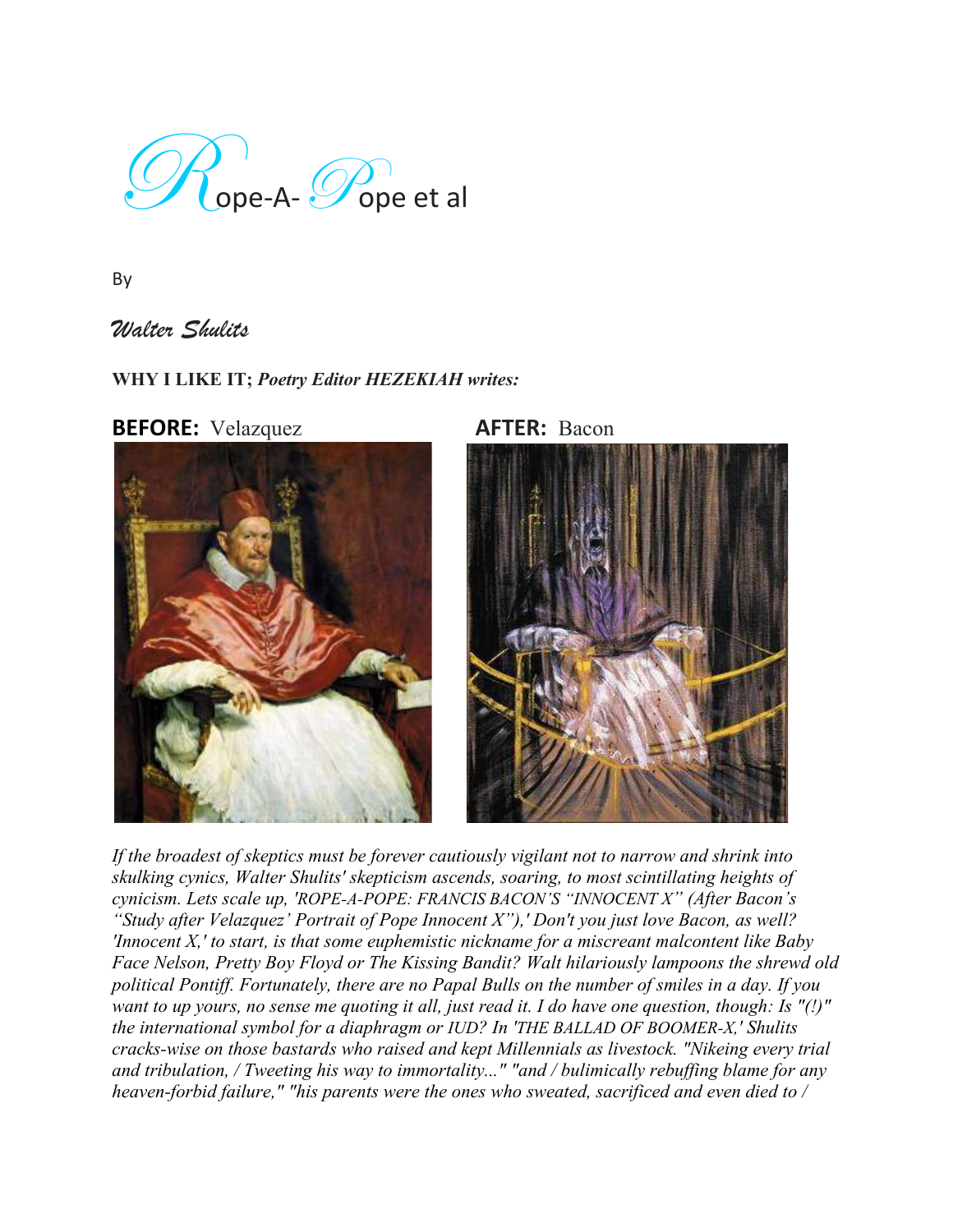*defend his Leave It To Beaver life" "his throbbing jet ski like a mega dose of Viagra," "while Tiffani was awarded a water / polo scholarship at USC even though she couldn't swim" "his abacus mind no match for almighty algorithms, his checkbook effete / flaccid in the face of crypto currencies" "while his bald crown, / its bulging translucent veins recalling his penis in its better days and not / the overcooked cannelloni that now hung limply between his legs…" Okay, okay, you get the idea. Both 'HIDING IN MY HOODIE' and 'ARIA FOR POPEYE' are each as uproariously funny, chockablock with bruised and abused truths, except maybe this one: "It's high tide and I can no longer hide nor cast the truth aside: I'm a / dud dude, imposter poet and despite my hoodie deep inside I know it." Nothing could be further from... If you like a good raging rant with a heaping helping of stark rave, so long as you're not in the line-of-fire, Read Walter, he's the Fleas new Lewis Black-but bitter-better, let's get at her ... (Spacing is poet's own.) HS*

## **ROPE-A-POPE: FRANCIS BACON'S "INNOCENT X"**

(After Bacon's "Study after Velazquez' Portrait of Pope Innocent X")

No, I'm not a malcontent monk or a condescending cultural critic who snickers at the Vicar, presumes, impugns that there's nothing papal about this pontiff... but what if his raging religious rectitude is really just dastardly deceit, what if this pope IS morally bent,

of Satanic descent, sent to earth young boys to torment or maybe this bloke's a practical joke, a woke masterstroke to evoke might in the fight against the Christian right, smite its acolytes, which makes him a buffoon, an opportune cartoon, a metaphoric goon to lampoon.

He looks so suave bedecked in mauve but that pansy purple is pulverized, buried by the bordering black, is it the bile of his barbarity or bitterness from some baneful betrayal...and now behold that he's trussed in gold, oh how he cajoled, but despite his bulging billfold

he'll never be paroled, perhaps it was something flimflam, financial scam in the Vatican, gifting a nun a diaphragm(!), the public pissed that he refused to desist so he was dismissed, is he an alchemist or the Vicar of tryst, maybe that's the gist but other theories exist,

some critics insist that you need go no farther than Francis and his father, the dad was bad to the young lad and the painter stayed mad but despite harbored hatred he found it harder to go furder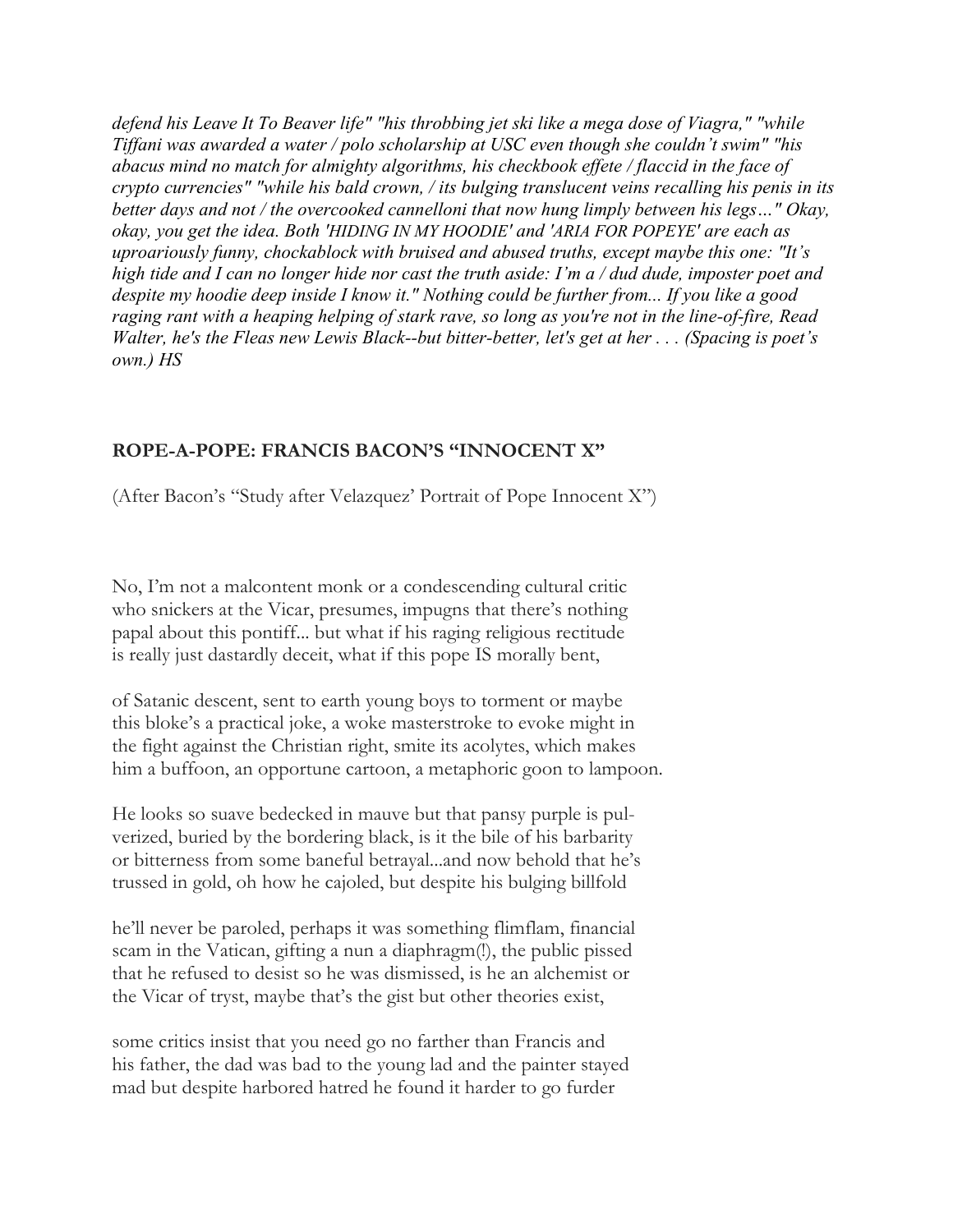than metaphoric murder, papal patricide preferred.

One theory highfalutin but difficult to be disputin', and not meaning to impeach Nietzsche, to throw his ideas into the breech, but forget about wanting to deprecate any unholy apostate reprobate, Bacon simply got it into his head that God herself was surely dead.

An explanation far less banal— and perhaps some might even term it anal— is that he wanted people to hear him "say" that he had an inherent right to be gay even in a sadomasochistic way despite cultural norms in the UK, anyway... he was the shock cock of the walk.

I've never understood the dismissive mystique, the intolerable twaddle of artistic geeks, pedantic poseurs oh so highbrow expecting us peons to be wowed and kowtow, pretentious pundits trying to be what they ain't— not a one of them knows how to paint— so I'm not even certain

why I wasted my time in uneven meter but not-too-bad rhyme trying to understand what's the big deal, the nature of this painting's morbid appeal, when I knew at first sight if I recall, despite the crap from the critics' cabal, I'd never want the damn thing on my wall.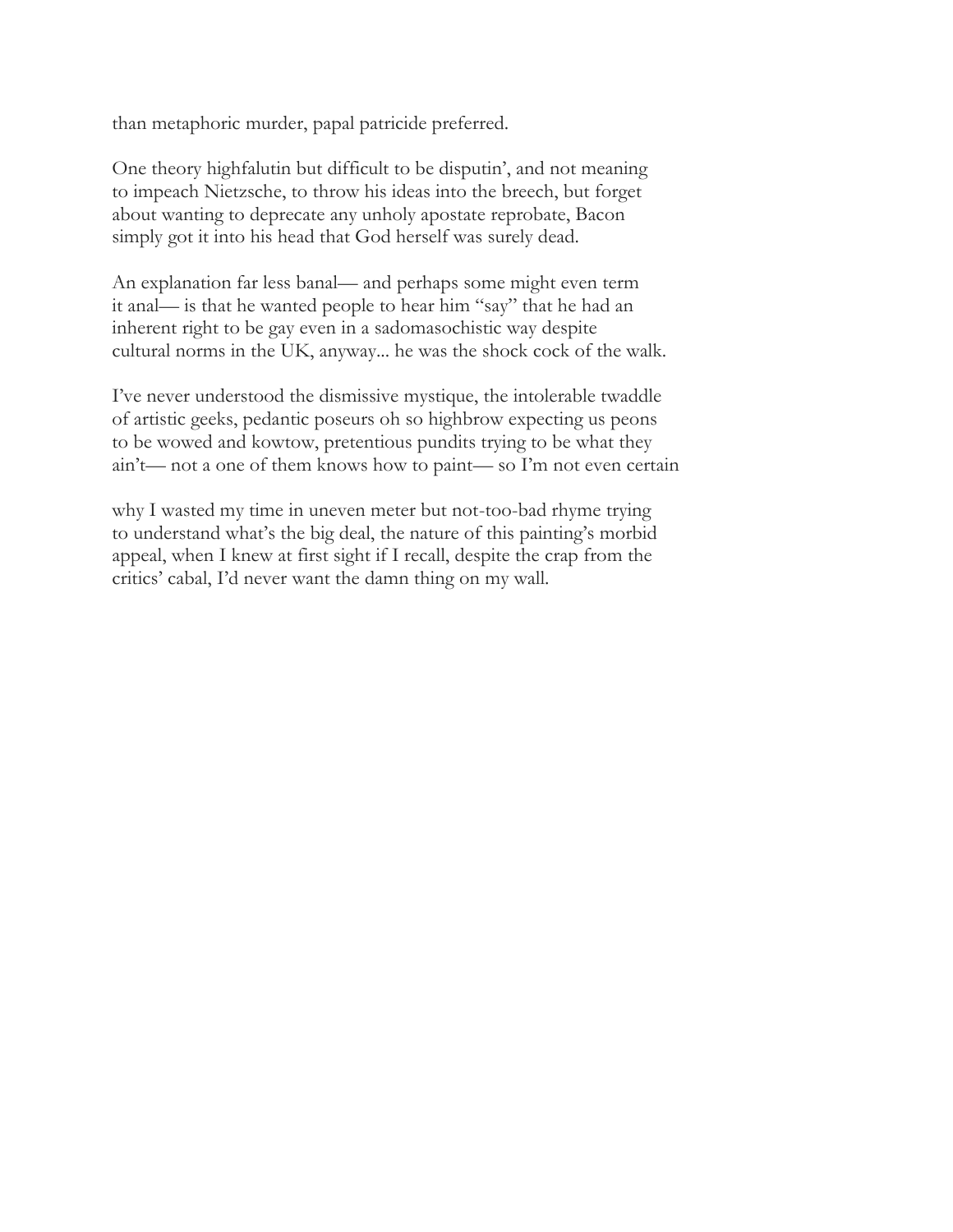### THE BALLAD OF BOOMER-X

Call him the Chosen, the man with the Right Stuff, master of the universe, founder of the 1%, CEO of Pax Americana, God's right hand, the Closing Bell to human evolution…

Glory Hallelujah, Hosannas to the highest, prostrate yourself because you are not worthy…introducing Boomer-X, his existence a never-ending quest for truth and perfection,

singlehandedly steering man's destiny, Nikeing every trial and tribulation, Tweeting his way to immortality, luck has nothing to do with it, luck is for losers, it's all about focus and commitment…

and sheer genius…but beware—the bane of the Boomers, those malingering malcontent MillenialsCentennials, denounce dismiss his bullshit bombast, indignant at the gluttony, how he sucks the marrow

out of every not so bone-afide bone-doggle business he builds, leaving nothing but industrial sludge for the rest of mankind and bulimically rebuffing blame for any heaven-forbid failure,

hoping the culprit label will suction onto someone else, praying the president will pardon him for the dirty dancing he denies that could demean or diminish his already disgustingly doctored image.

The biodegradable truth is that he has always had it all, the fates never fickle, forever favourable, a life of Facebook "likes," his egregiously exaggerated exploits mere figments of his imagination because

his parents were the ones who sweated, sacrificed and even died to defend his Leave It To Beaver life, from Little League legend to the long-haired hedonistic heaven of the 60's—sex, drugs and rock and roll—

those search and destroy missions in Southeast Asia a convenient side-show to let him vent his holier-than-thou moral outrage all the while frugging and fucking at Fordham or doing mushrooms at Middlebury,

cocaine at Cal unless you lost the lottery and then it became "We Gotta Get Out of This Place" and "O Canada," the marijuana in Montreal soooo mellow…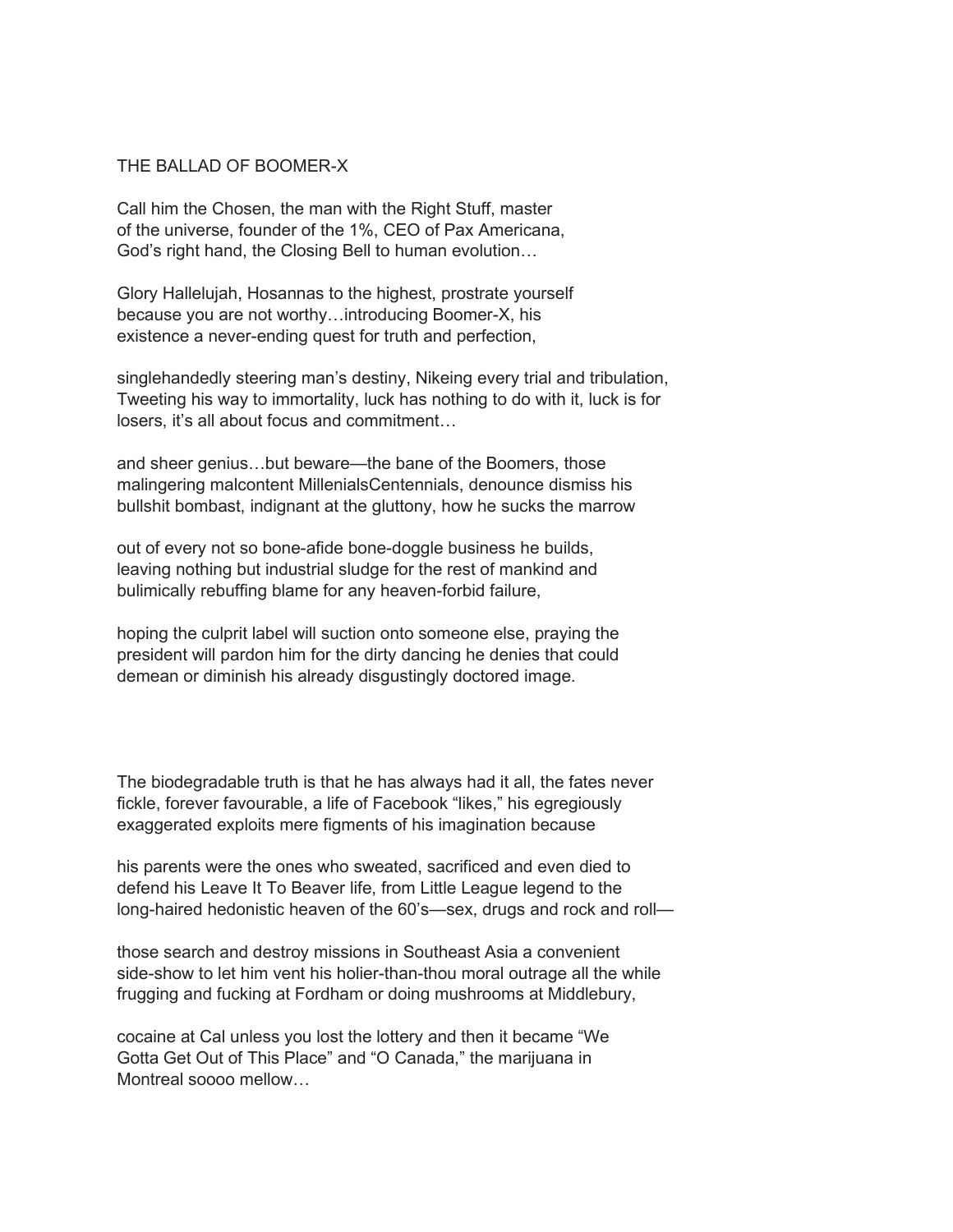but not for the blacks, browns, yellows, uneducated and impoverished, the discards who were punji-sticked or accidentally napalmed never embalmed, because they had no other place to go

and returned home to a nation that wanted to forget they ever existed, the American dream forever beyond their reach…while Boomer-X jettisoned his Jesus sandals and joints and pledged allegiance,

not to the flag, but to the Greed is Good God, imploring him to "show me the money," the bundle, the big bucks, the Benjamins, all systems go as he giggled his way down the interest rate slip n slide,

gorged himself at the all-you-can eat tax cut buffet, trampolined onto the real estate escalator, flipping mortgages while Vietnam vets flipped burgers at McDonald's, borrowed against the skyrocketing value

of his megalomanic mansion to launch a Tet Offensive on tech stocks, and leased those glitzy gas guzzlers from Gomorrah that left everything green gasping, his throbbing jet ski like a mega dose of viagra,

at least until the engine got gummed up with the plastic bottles and bags he launched into the lake and his children asked why their beach was littered with dead trout, which he never answered

because his "quality time" with the kids was limited and he had to get them to violin lessons or soccer practice while conducting a conference call with some corporate cocksucker, never taking notice of

the obvious connection to Jared's ADD, but whatever, he just topped off the Ritalin and continued to charge until Jared didn't get accepted at Harvard, clearly a victim of discriminatory affirmative action programs

but no worries, a donation to the university and that boy was on his way to becoming a world-class slumlord, while Tiffani was awarded a water polo scholarship at USC even though she couldn't swim…unfortunately

the whole inhumane college admissions saga finally euthanized his marriage and, oh horror, there were no pre-nups back then and he would have been KIA in the financial firefight

if not for his lawyers' mastery of legal mazes, otherwise known as shell games and money laundering— how cool that those shells were in tropical paradises like the Bahamas and the Virgin Islands—

he chuckled as he flipped the bird to the feminist divorce courts in the kumbaya commune of California and continued to bring the bling to his 25-year old mistress until she traded up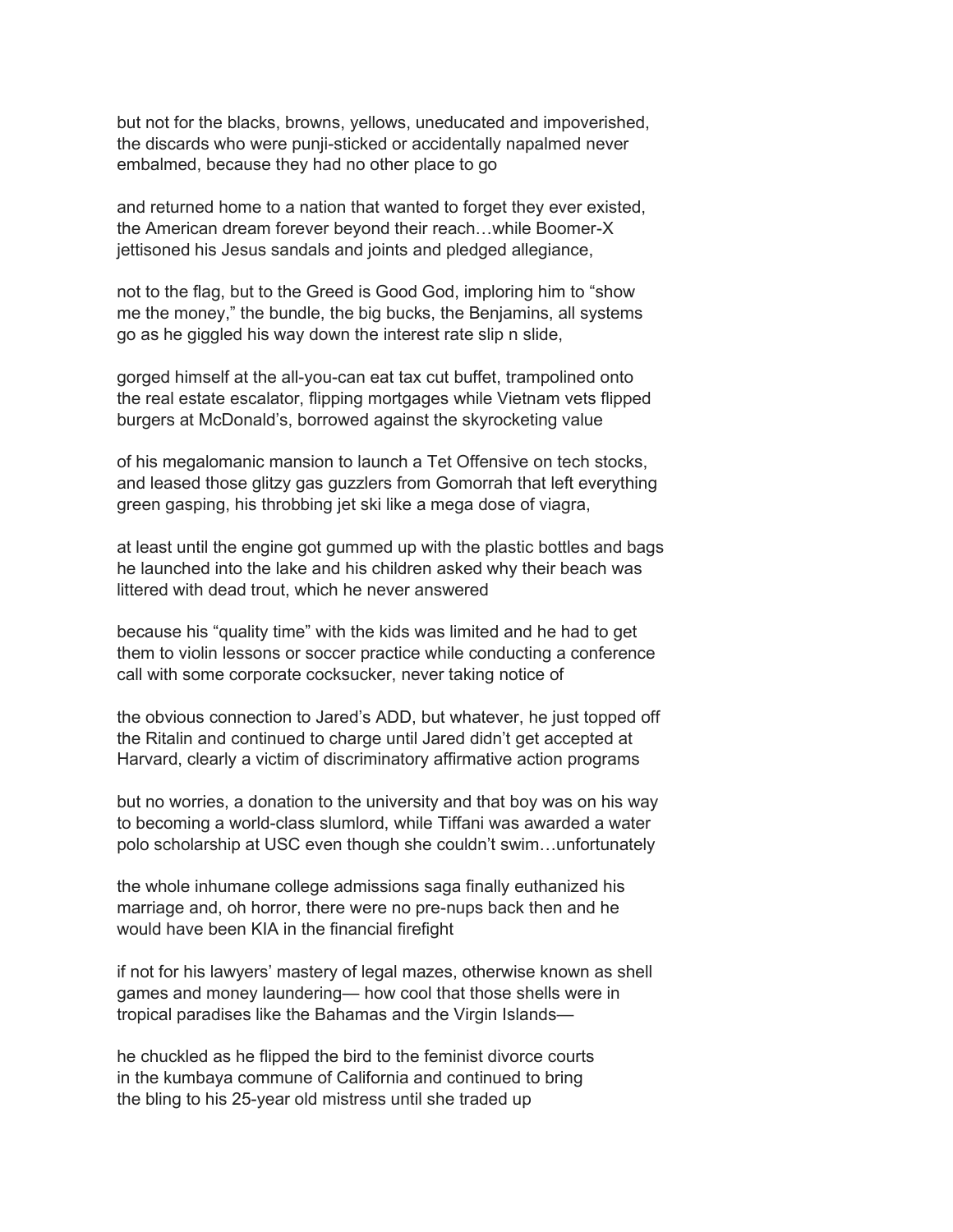for a newer, more expensive model that didn't ejaculate prematurely, but this only spurred BOOMER-X to take his game to the next level, mastering and gaming online dating websites,

immersing himself in the legal lexicon of consent, when a "no" was really an "OMG yes, yes, yes," becoming a master mixologist in blending alcohol with date rape grapes, and finally,

just like with his real estate, stocks, and politics, applying leverage when necessary to ensure a favourable outcome—- life was just one big market and markets separated the men from the boys…….and girls.

The problem was that next year he would be 70 and despite his insistence that "70 is the new 40," the mirror didn't lie—his humpbacked posture resembled a constipated ape straining to relieve itself,

scraggly tufts of grey pubic-like hair pockmarked his back, hands, elbows and toes, and even festered in his nostrils and ears, the latter actually long enough to braid, while his bald crown,

its bulging translucent veins recalling his penis in its better days and not the overcooked cannelloni that now hung limply between his legs…..well, his dome could actually have benefited from a few of those hairs….

and then there was his mouth, cankered blue-grey rectal lips, jagged week-old coffee grind-coloured incisors peaking like a Tour de France mountain stage and spewing a palpable stench seemingly bellowsed `

from a belly firebombed by the previous night's feast of nachos, sauerkraut and pink champagne, a masochistic masticatory triathlon more debilitating than the run/bike/swim events from his self-flagellating 40's,

and maybe, a clue to the origin of a belly as prodigious as it was disgusting, four overinflated inner tubes oozing or jello-ing over his knees, stretch marks like the tracks of a Land Rover

careening and fishtailing down dunes of cellulite,this anatomic apocalypse making a mockery of his incessant incantation "I am the Master of the Universe OAT" even as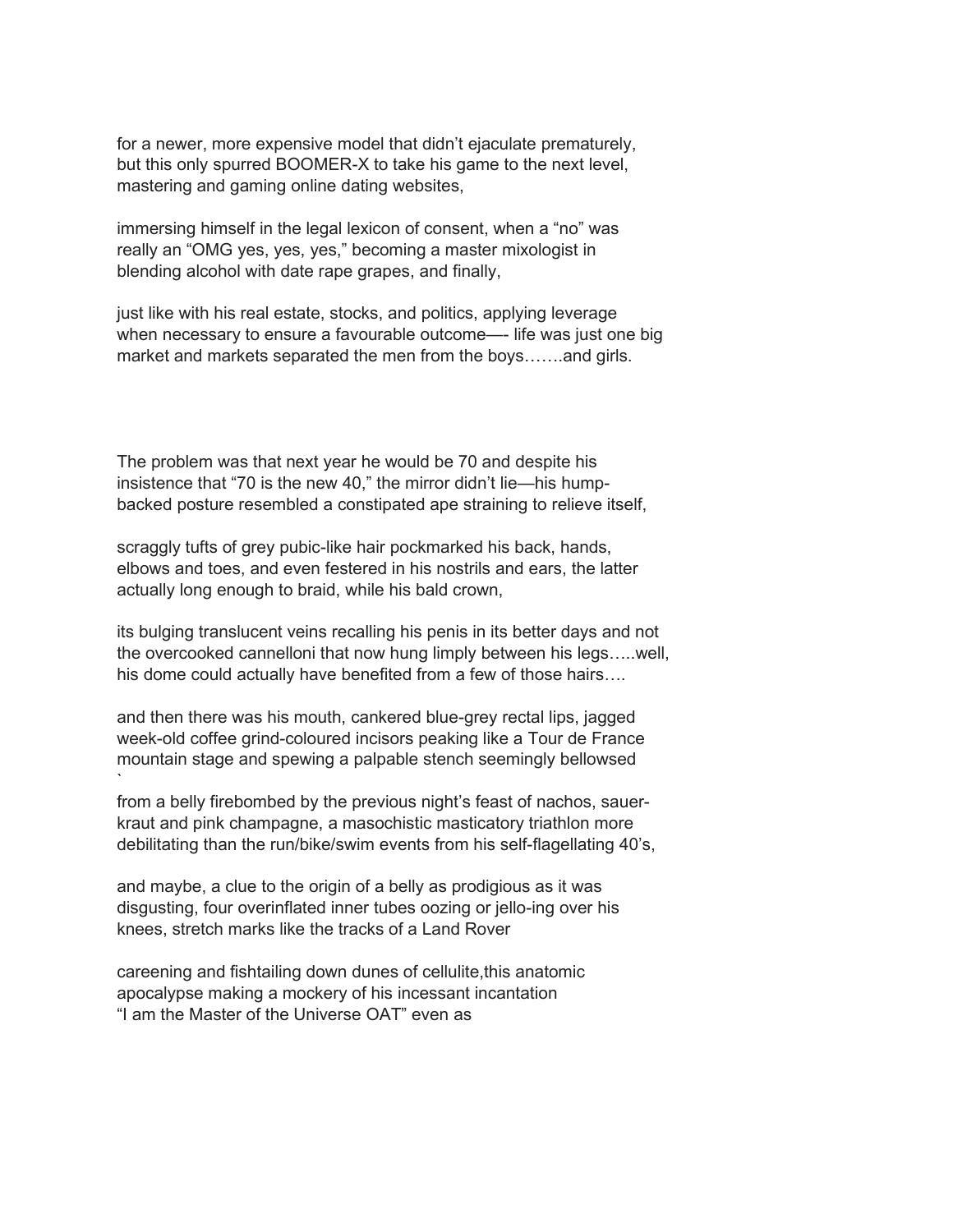his world was shattered by tattooed teetotaling vaping and vengeful Centennials willing to forgo plastic cups and straws, preferred a hybrid Honda to a Hummer, hummus to hot dogs and hamburgers,

his abacus mind no match for almighty algorithms, his checkbook effete flaccid in the face of crypto currencies and how exactly were these young radicals reaping rewards from those ridiculous Reddit ribbits?

He was universally rejected because he wasn't connected, baffled that slackers turned hackers were so damn respected, couldn't conceal his rage at the call for a living wage from a generation that

couldn't string words together in a simple sentence, his beloved grammar and syntax drawn and quartered, slaughtered by internet slang—LOL bookstores gone, now Subway franchises and bikram yoga centers,

gay men were running for president, girlies demanding equal pay, transsexuals squatting in public restrooms, and his illegal immigrant housekeeper had left a goodbye love note spray-painted on his garage—

#MeToo says SCREW YOU!!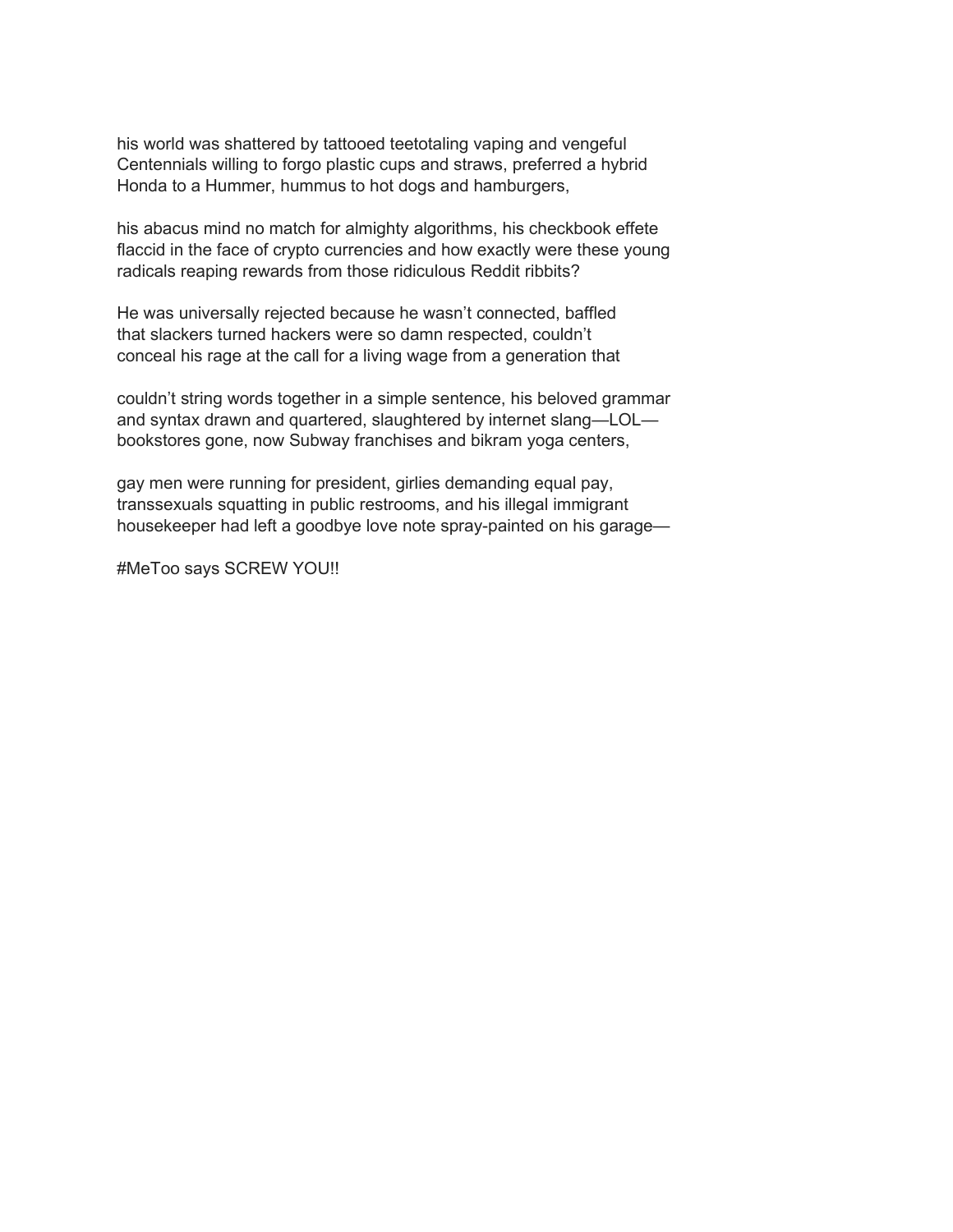### HIDING IN MY HOODIE

My hoodie gives me a woody— pocket, pouch or zipper, fleece or sweatshirt, understated salt-sated sun-faded, black blue apricot Quicksilver Billabong Nike—maybe

because it helps hide the real me, the insecure wannabe I hope you can't see, a bum so bogus my bile bubbles and I barf knowing I'm confusing, using,

abusing my "closest" friend, the warm hugs he gives, coaxing him to live a hoax, be the Melania Trump of hoodies, the Bernie Madoff, Lance Armstrong, to cover up the dirt, the stains,

the frayed seams of my self-esteem. Still you'll never catch me in a new hoodie; that would be disclosing that I'm posing like the tubby twelve-year-old tuba player who carries condoms in his lunch box,

the billionaire yachtsman in a speedo who can't swim and gets seasick on his son's swing or the tank-topped, bicycle-shorted ''body builder" with chest implants—but nevertheless

as you might guess, it's not my first rodeo on a pony named Phoney, this circumspection for self-protection through image projection to avoid rejection leaves little time for introspection; it's true that

in my army days I could trim nostril hairs while gazing down at the mirrored spit-shined toes of my boots, I wore tinted Ray-Ban aviator lenses with starched jungle fatigues so tightly tapered

they showed the veins of my bulbous biceps, Captain Narcissus doing nude curls in the mirror every night, a rippling Stars and Stripes tattoo on my left shoulder, my flagpole boner at full mast even though

the closest I ever got to actual combat was watching "Gallipoli" as I blowfished Cuban cigars and threw down tequila shots after my troops annihilated the nurse battalion— in badminton,

but make no mistake, the warrior code was zorro'd into my DNA: I was weaned to wallop those wolves of Wall Street, clad to conquer in my silk Brioni suits, fitted Saville Row shirts, Charvet ties,

custom Prada wingtips and Ferragamo lenses, the requisite Rolex choking my wrist like a constipated turd, thank God for trifectas at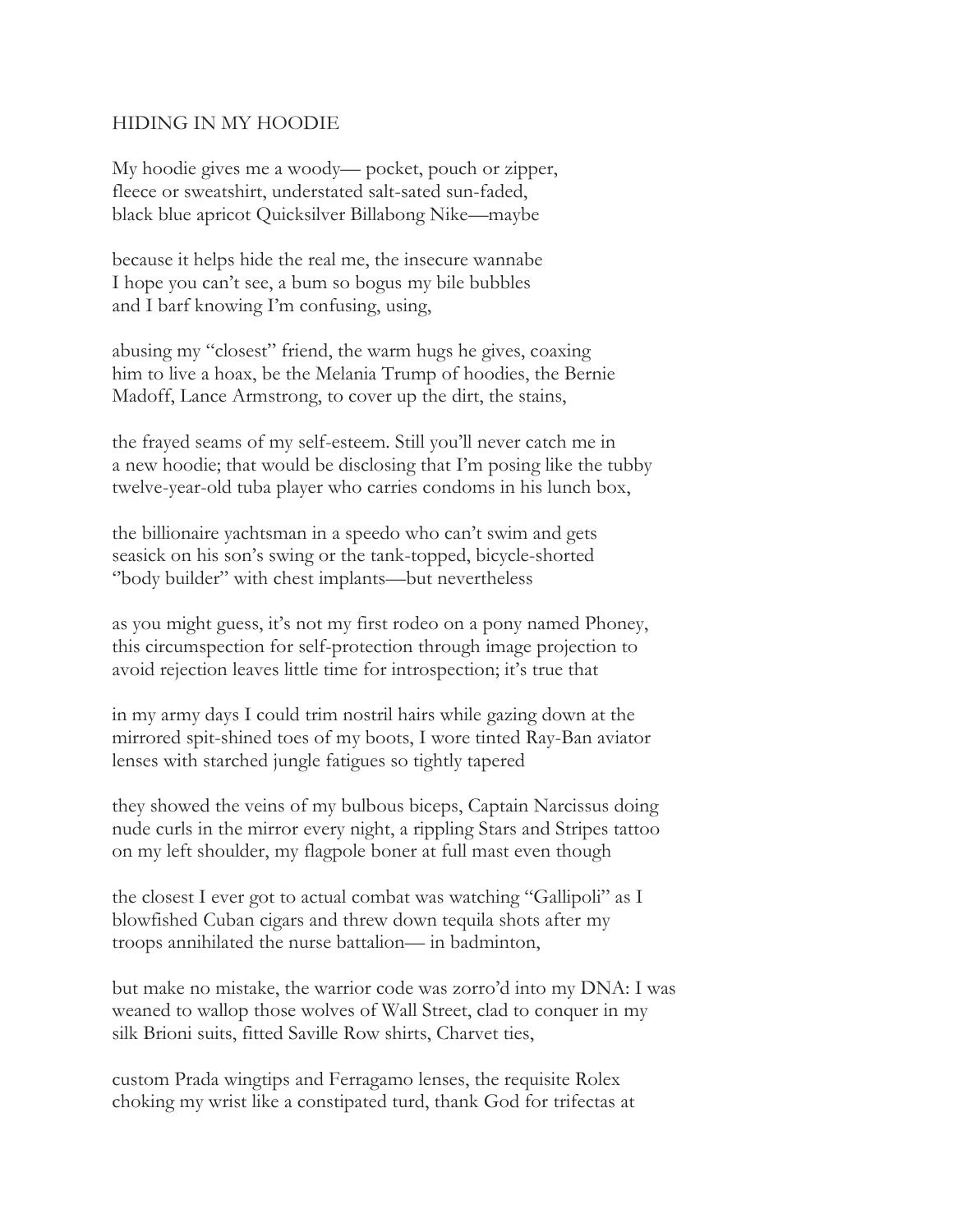the track and my take from Texas Shootout, and bless my mom

for letting me live rent-free in her basement in Newark and buying me that 1986 Acura with 160,000 miles on it, plastic trash bags where the rear windows should have been because otherwise

I would have been outed: Not a gazillionaire, only Gordon Gecko's gutless go-fer, no Master of the Universe just an imitator Mastur-bater, a big-breasted blonde blow-up doll for my trophy wife,

no rose she, just a plastic peony, for the king of bling in spring, but endless summer also became a bummer as my propensity for pretense never petered out—and my pecker pouted in doubt—

precluding any possibility of prosperity or posterity, perma-tanned Peter Pan "hood"winked by hubris, haunted by the fiction in my conviction that caulking my cavities could seduce the tooth fairy

...and now there's nothing august in autumn, any grey-haired gravitas gone to ground. I'm impervious to maturity, live in complete obscurity, survive on social security, puking one more insipid poem

while alone in my mobile home, a glutton's girth despite how much I surf, reveries of youth no longer deflect the truth—my fear of failure floods any flow, I bail whenever east winds blow,

sulk despondent on my board, never risking being crushed, crucified by coral or entombed in Neptune's green room of doom, just a Halloween Super Surfer, a boob who panics in the tube,

but you'd never guess it seeing me in faded kneecapped jeans, treadless flip flops branding an almond 'v' on coral-cratered feet, koa-framed sunglasses and my favorite fuschia hoodie,

caressing a collection(hardbound) of Ezra Pound and a dog-eared book of Gwendolyn Brooks, the portrait of a pedestrian poet nursing his Corona, nacho crumbs and salsa clinging to two-day stubble,

bone on bone knees limping lopsided laps to the lavatory, returning to gaze wistfully at the waves I've never had the courage to challenge, to bemoan that canto in couplets I'll never compose.

It's high tide and I can no longer hide nor cast the truth aside: I'm a dud dude, imposter poet and despite my hoodie deep inside I know it.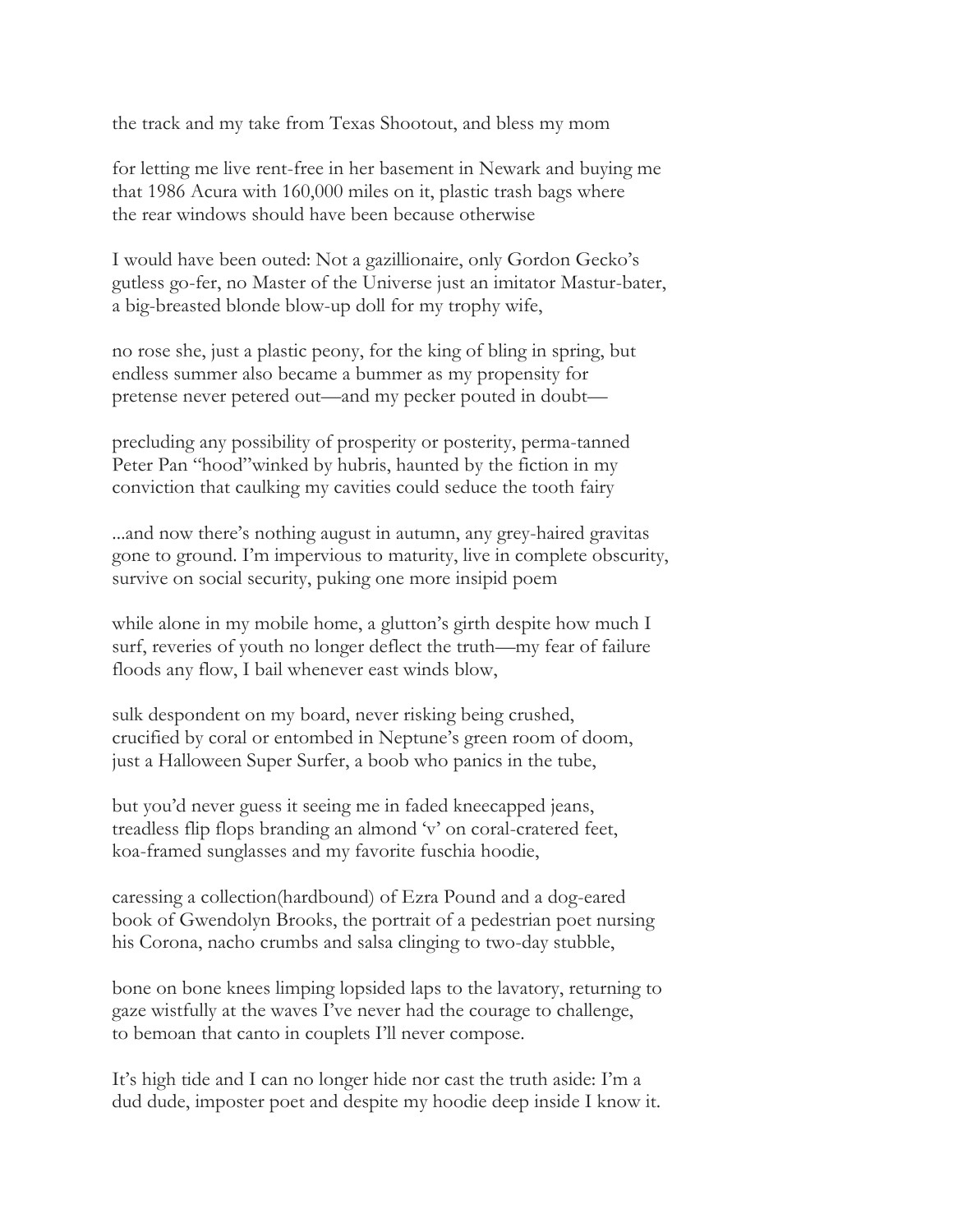#### **ARIA FOR POPEYE**

Her voice floated like Chinese flying lanterns each note lilting lingering twinkling, their confluence a constellation of chords slowly dispersing then hovering, lulling the twilight traffic as beleaguered bankers boatbuilders beauticians brokers were freed to exhale smile chuckle, dart like waterbugs heading home.

The aria—he had no idea what that was—conjured a kaleidoscope of dreams unlike those he had ever dreamt, his 19 year-old dreamscape as dark and devoid as his lineage...he saw a flaxon-haired female flutist flanked by fairies offering flowers, a naked henna-haired Amazonian nymph frolicking under a waterfall to the shrieks of horny howler monkeys, a bare-chested Polynesian boy skin blowtorched by the sun shimmying up a swaying palm, his lavalava luminous, a lighthouse guiding his father's fishing ketch home...

but life had never gone right, nor any fantasies taken flight for the young sailor, a nobody from nowhere who knew nothing, had nothing; there were no fairy tale finishes, no trails of breadcrumbs leading him from the gingerbread house of false promises, no ruby red slippers to deliver him from the scalding cauldron of debilitating drudgery, just big bad wolves huffing puffing, fucking up his life

because he was naive, too willing to believe, easy to deceive, his whole life humdrum its outlook glum which had led him to succumb, ensnared by the flair of naval fanfare, enthralled by all those exotic ports of call(imagine his despair once he became aware he suffered mal de mer)

so while puritanically white two-masted schooners cast off their collars to rock and bob drowsily dreamily, their sails pinging like soprano popcorn, whistling like wind chimes in summer on the New Hampshire coast or the soft soothing swoosh of a drum brush interrupted by an impetuous pediatric piccolo player, and captains and their crews mesmerized by a merely pedestrian Mediterranean nocturne prepared to go ashore palpitating at the prospect of platefuls of pappardelle pasta